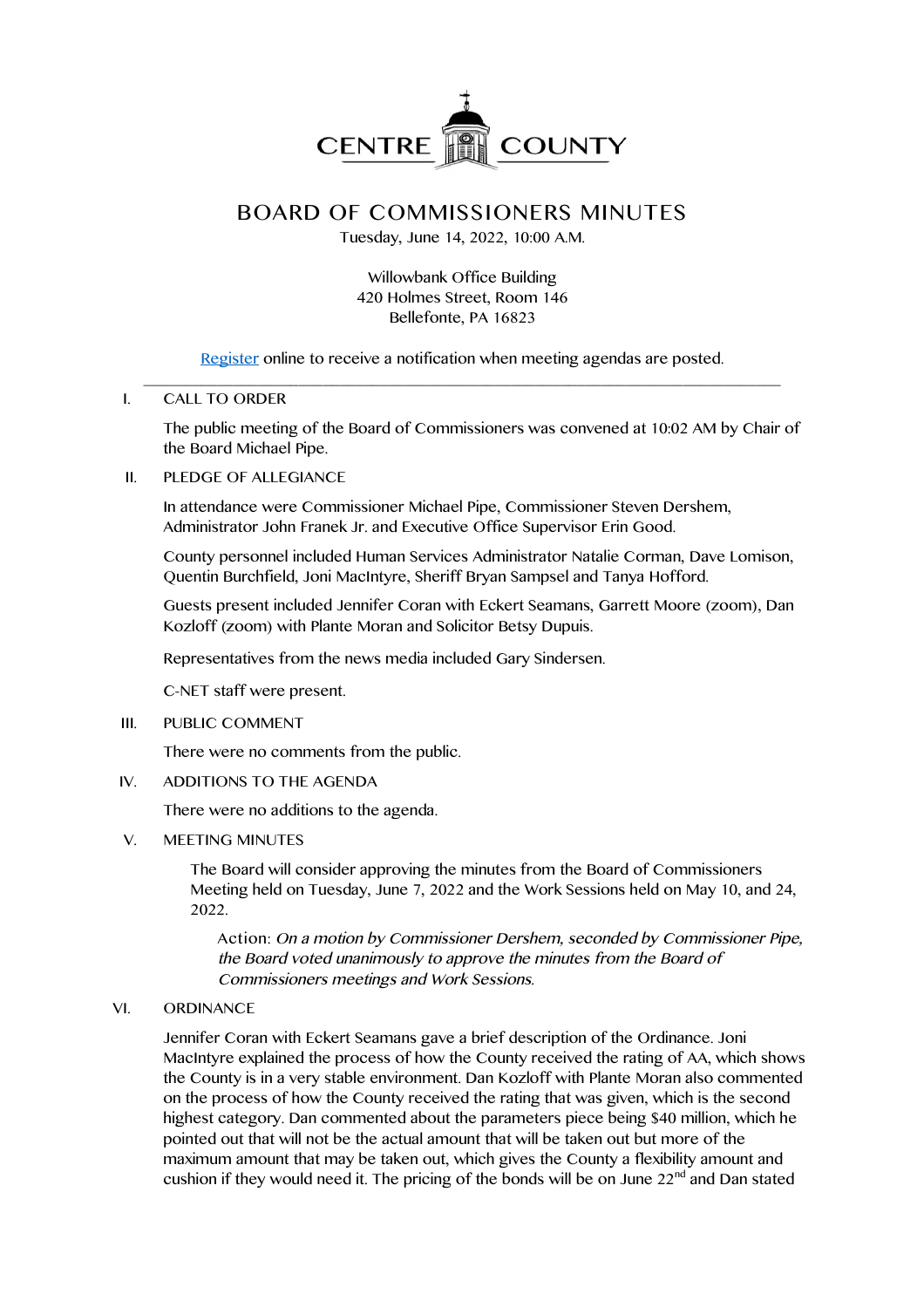the Kish Bank loan of \$6 million will also be refinanced with this amount as long as the market will allow it to be.

Ordinance 2 of 2022 –Authorizing, among other things, the issuance of general obligation bonds to refund certain outstanding indebtedness of the County and to fund certain capital projects of the County, as described in the Ordinance – Dept. 971.

**Action:** On <sup>a</sup> motion by Commissioner Dershem, seconded by Commissioner Pipe, the Board voted unanimously to approve Ordinance <sup>2</sup> of 2022.

Administrator John Franek Jr. asked for a roll call of approved vs. opposed for the Ordinance since Commissioner Higgins was not able to attend today's meeting. Commissioner Pipe and Commissioner Dershem both were in favor of approving Ordinance 2 of 2022.

- VII. PROCLAMATION
- VIII. BIDS AND PROPOSALS
- IX. AMERICAN RESCUE PLAN ACT (ARPA)
- X. CONTRACTS AUTHORIZATIONS
	- Human Services
		- A. Aging

Quentin Burchfield asked the Board for approval of the following items:

1. Contract with The Nutrition Group to provide services to Office of Aging for the Centre County Meals Program. The contract rate for the following meals are as follows: congregate meals \$6.01, in-home meals \$6.14, in-Home frozen meals \$6.14 and shelf stable meals \$4.89 for the period of July 1, 2022 to June 30, 2025 – Dept. 521.

**Action:** On <sup>a</sup> motion by Commissioner Dershem, seconded by Commissioner Pipe, the Board voted unanimously to approve the contract with The Nutrition Group for the Centre County Meals Program.

- 2. Contract with Valued Relationships, Inc. to provide services to older adults in Centre County including personal emergency response systems (PERS) and medication dispensers. Both services are provided through the Homemaker Services & OPTIONS program. The contract total is \$9,500 funded by the State for the period of July 1, 2022 to June 30, 2025 – Dept. 521.
- 3. Contract with Automated Security Alert, Inc. to provide services to older adults in Centre County including personal emergency response systems (PERS) and medications dispensers. Both services are provided through the Homemaker Services & OPTIONS program. The contract total is \$7,000 funded by the State for the period of July 1, 2022 to June 30, 2025 – Dept. 521.

**Action:** On <sup>a</sup> motion by Commissioner Dershem, seconded by Commissioner Pipe, the Board voted unanimously to approve the Aging items 2-3.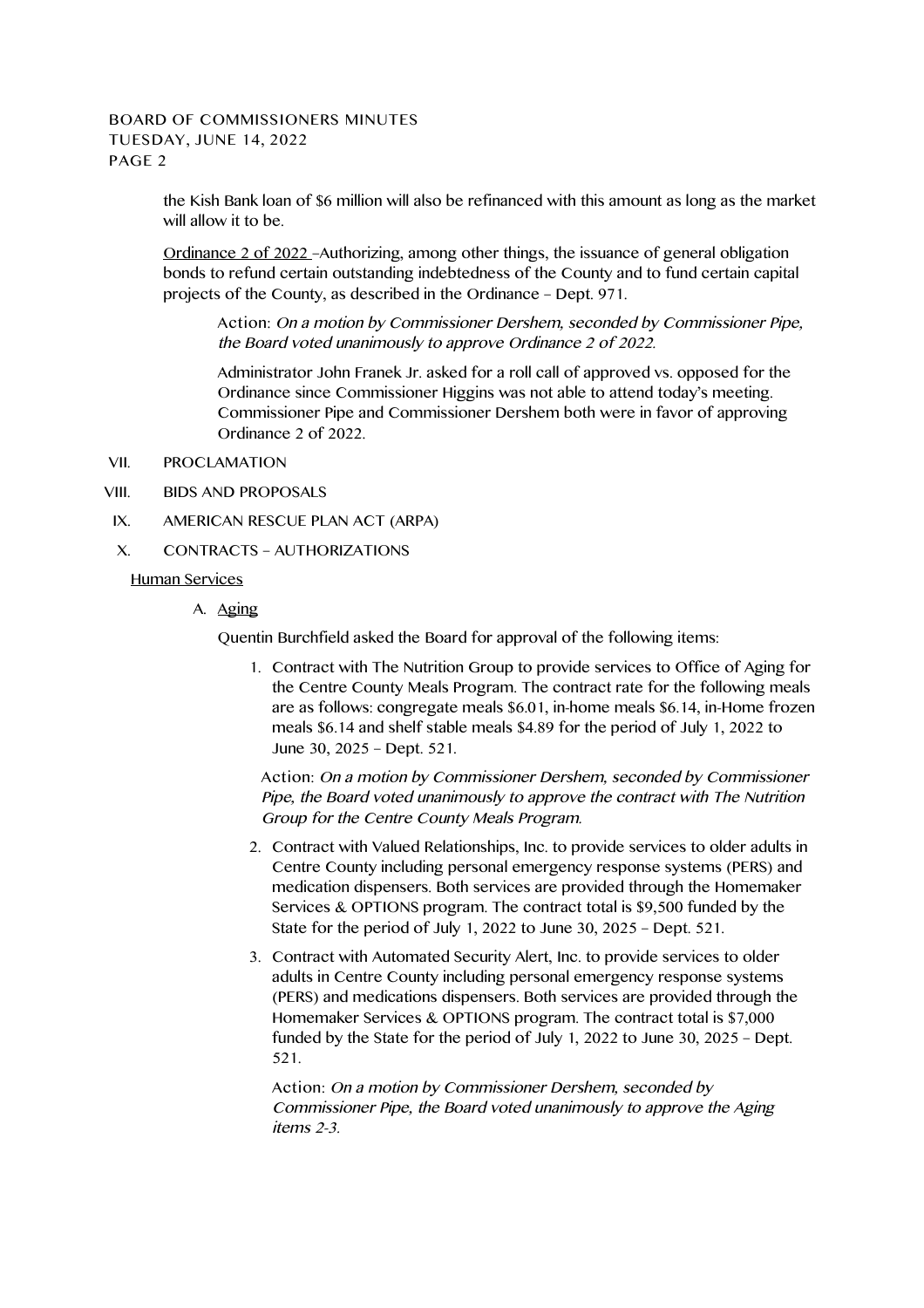## B. MHID

Human Services Administrator Natalie Corman asked the Board to approve the following items:

- 1. Contract renewal with The ARC of Centre County to provide services to individuals with intellectual disabilities including in-home and community supports, supported employment, transportation, respite care and behavioral support services. The contract total is \$63,000 funded as follows: State \$60,096 and County match \$2,904 for the period of July 1, 2022 to June 30, 2023 – Dept. 561.
- 2. Contract renewal with Eagle Ridge Personal Care Home, LLC to provide mental health and supported living services. The contract total is \$9,674 funded as follows: State \$9,228 and County match \$446 for the period of March 1, 2022 to June 30, 2022 – Dept. 521.

**Action:** On <sup>a</sup> motion by Commissioner Dershem, seconded by Commissioner Pipe, the Board voted unanimously to add the MH/ID items 1-2 to next week's Consent Agenda.

C. Transportation – Dave Lomison asked the Board to consider approval of the Participation Grant Agreement with the Commonwealth of Pennsylvania Department of Human Services Bureau of Managed Care Operations Division of Medical Assistance Transportation for the Fiscal Year 2022-2023. This agreement will allow the County to continue providing transportation for individuals covered by the Medical Assistance Transportation Program (MATP). The grant total is \$830,750 for the period of July 1, 2022 to June 30, 2023 – Dept. 531.

> **Action:** On <sup>a</sup> motion by Commissioner Dershem, seconded by Commissioner Pipe, the Board voted unanimously to add the Medical Assistance Transportation Program Grant Agreement to next week's Consent Agenda.

#### XI. CONSENT AGENDA

**Action:** On <sup>a</sup> motion by Commissioner Dershem, seconded by Commissioner Pipe, the Board voted unanimously to approve this week's Consent Agenda.

- A. Information Technology Systems Contract with RBA Professional Data Systems for a GUI software enhancement for Tax Collections and Claims Department. The integration will create an online search portal and web payment application that allows the collection of County-wide delinquent real estate taxes and the collection of current year real estate county tax levies for Districts 19, 24 and 36. The contract total is \$5,000 for the period of June 1, 2022 to December 31, 2022 – Dept. 142.
- B. Geographic Information Systems Contract renewal with Environmental Systems Research Institute Inc. (ESRI) for technical support and software updates. The contract total is \$23,500 for the period of August 22, 2022 to August 21, 2023 – Dept. 155.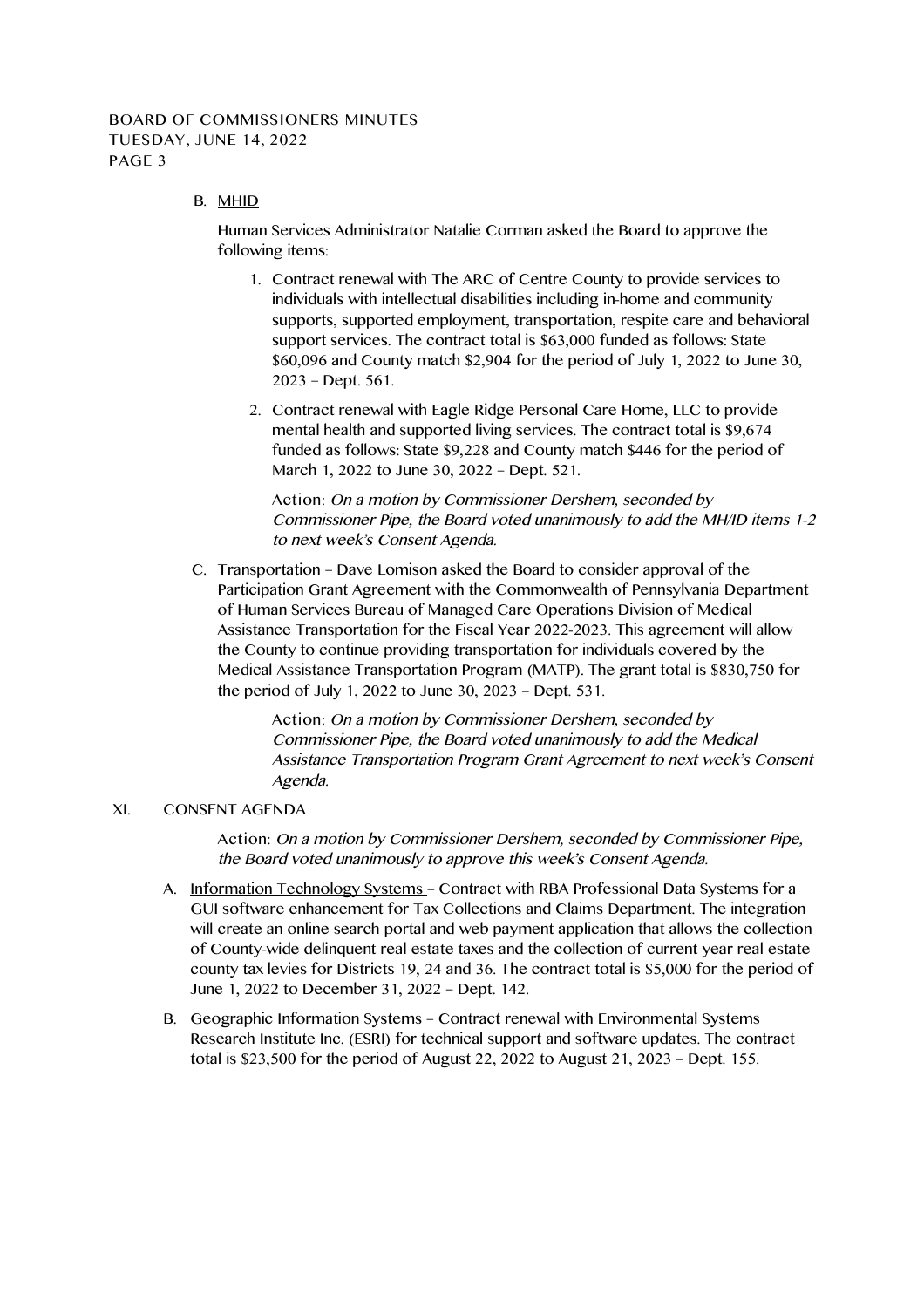#### Human Services

- C. MH/ID
	- A. Letter of agreement with Sunny Days Adult Daily Living Center to provide intellectual disability services including community-based services and transportation. The agreement total is \$25,000, which is funded as follows: State \$23,848 and County Match \$1,152, for the period of July 1, 2022 to June 30, 2023 – Dept. 561.
	- B. Letter of agreement with Cares of Central PA, Inc. to provide intellectual disability services including community participation, transportation and supported employment. The agreement total is \$96,000 funded as follows: State \$91,574 and County Match \$4,426 for the period of July 1, 2022 to June 30, 2023 – Dept. 561.
	- C. Contract addendum with Eagle View Personal Care Home, LLC to allow additional funds to provide community residential services in the amount of \$100,000. The service provider's contract maximum will increase from \$437,000 to \$537,000 which is funded as follows: State \$512,244 and County Match \$24,756 for the period of July 1, 2021 to June 30, 2022 – Dept. 561.
	- D. Contract addendum with Eagle Valley Personal Care Home to allow additional funds to provide additional housing support services in the amount of \$100,000. The service provider's contract maximum will increase from \$483,292 to \$583,292, funded as follows: State \$556,402 and County Match \$26,890 for the period of July 1, 2021 to June 30, 2022 – Dept. 561.
	- E. Letter of agreement with Care for People Plus, Inc. to provide intellectual disability services including home and community-based services, homemaker chore service and medical environment services. The agreement total is \$23,000, funded as follows: State \$21,940 and County Match \$1,060 for the period of July 1, 2022 to June 30, 2023 – Dept. 561.
	- F. Letter of agreement with Elizabeth Beckman-Nemenz to provide early intervention services including physical therapy. The agreement total is \$7,000, funded as follows: State \$6,300 and County Match \$700 for the period of July 1, 2022 to June 30, 2023 – Dept. 561.
	- G. Letter of agreement with Jana Marie Foundation to provide suicide prevention training, mental health first aid, youth mental health first aid and staff training. The contract total is \$40,952, funded as follows: State \$39,064 and County Match \$1,888 for the period of July 1, 2021 to June 30, 2022 – Dept. 561.
- D. Children & Youth Services Contract renewal with Children's Aid Society of Clearfield to provide foster care placement and Positive Parenting Program (Triple P). This program is a comprehensive system of parenting and family support and is designed to promote positive parenting practices and reduce family risk factors as they relate to maltreatment and behavioral and emotional problems. The contract total is \$47,000 funded as follows: State \$37,600 and County Match \$9,400 for the period of July 1, 2022 to June 30, 2023 – Dept. 561.
- XII. AUTHORITIES, BOARDS AND COMMISSIONS
- XIII. LIQUID FUELS FEE FOR LOCAL USE